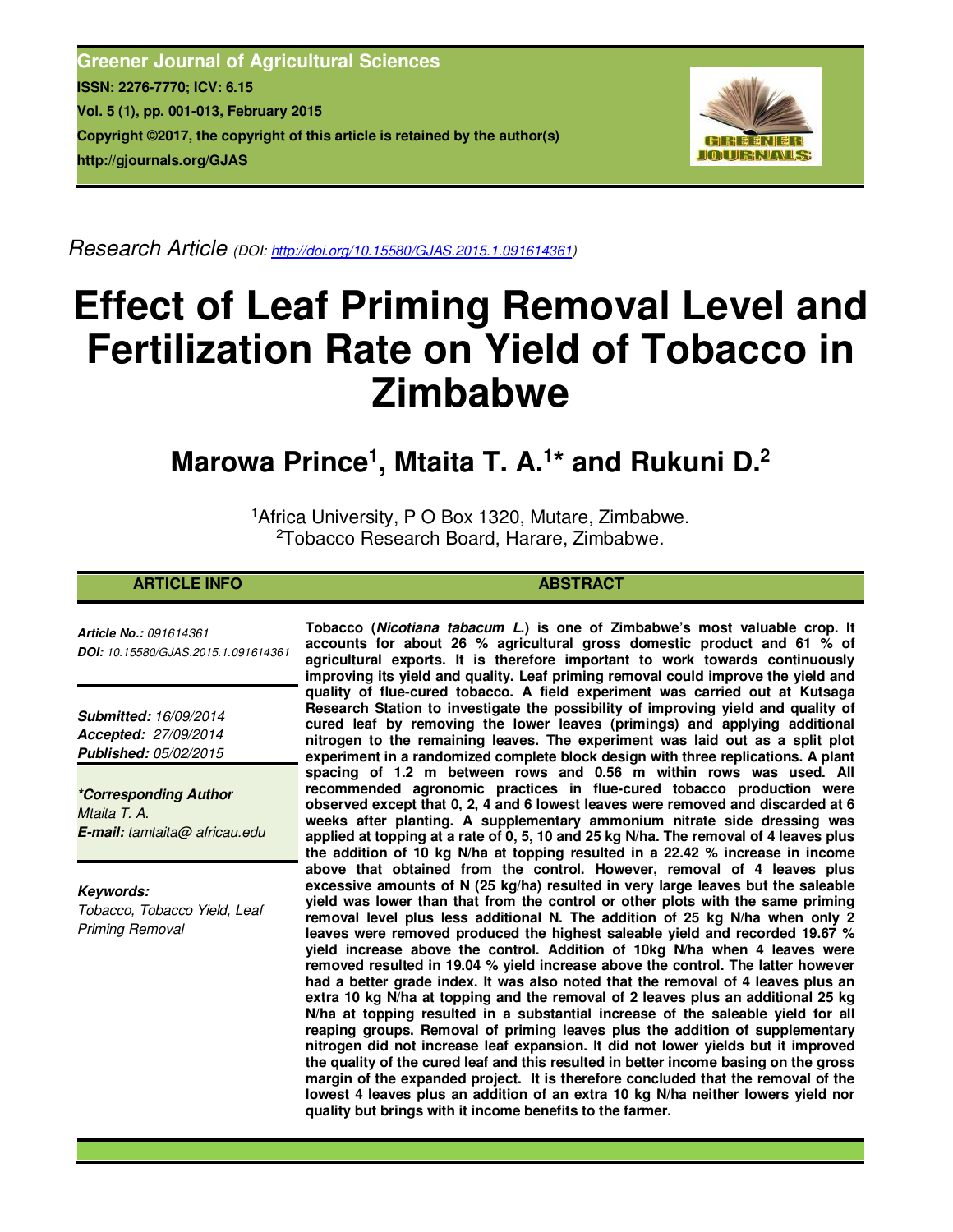#### **INTRODUCTION**

Agriculture plays a pivotal role in Zimbabwe's economy and as such, it is the backbone of the Zimbabwean economy (FAO, 1999; UN-Zimbabwe, 2010). About 70 percent of the population depends on agriculture for food, income, and employment (UN-Zimbabwe; 2010). Tobacco is an agricultural crop with an important economic role in the producing countries (Khodabandeh, 2006). The Zimbabwe Tobacco Association (2013) pointed out that revenue obtained from tobacco exports alone constituted up to 30 percent of the total revenue obtained from exports.

Due to increased prices of fuel, labour and other inputs, the cost of producing quality flue-cured tobacco has risen. Farmers therefore, need to be efficient in their production practices to attain high yields of good quality for maximum profits. Adoption of best management practices is therefore imperative for tobacco farmers to realize the highest profits.

Tobacco yield and quality is significantly influenced by agronomic practices. These include nutrient management, topping and sucker control, weeding and pest management. Nutrient management is very crucial in tobacco production since it influences yield and quality to a greater extent. Collins and Hawks (1993) reported that nitrogen is the most important plant nutrient in tobacco production. Parker (2009) also confirmed this arguing that even though nitrogen is not taken up in the highest quantities; it has a more pronounced effect on tobacco growth and quality. Nitrogen promotes fast and abundant development of aerial plant organs. The amount of nitrogen applied determines the yield and quality of the tobacco the farmer will have (Flower, 1999). Although over application of nitrogen fertilizer may increase the leaf size and the number of leaves per plant and thus increase the yield, it will however encourage the growth of suckers and thus increase production costs while at the same time reducing the quality of the cured leaf produced (Flower, 1999). Since tobacco is marketed under contract and auction systems, the price paid for that crop will also be low. On the other hand, underapplication of nitrogen can result in very low yields of poor quality reducing the net income to the grower (Flower, 1999).

Lower leaf harvesting options are management tools of flue-cured tobacco that are determined by economic considerations. From studies which have been done before, it has been shown that the lowest leaves (primings) of flue-cured tobacco plant are the lowest in yield and value (Stocks, 1991). A lot of management practices have been adopted by farmers when dealing with these lower leaves in a bid to try and improve their profits. Some farmers choose not to harvest them while others prune and discard them because of their relatively low economic return (Stocks, 1991). According to North Carolina (2013) tobacco leaves have specific names depending on their stalk positions and these leaves have

different physical and chemical properties. Primings and lugs offer the least flavor contribution and have the lowest nicotine content among all stalk positions (Fisher, 1999).

To enhance yield and quality of tobacco, it is necessary to investigate on the best agronomic management practices so as to maximize the returns per unit of land. This will not only benefit the farmers and the farming sector from maximum economic yield (MEY) but will also benefit the nation at large through increased revenue obtained from exporting large volumes of high quality tobacco since the country only consumes a very small percentage of the crop. This study was carried to investigate the possibility of improving yield and quality of cured leaf by removing the lower leaves (primings) and applying additional nitrogen.

#### **MATERIALS AND METHODS**

The study was carried out in an open field at Kutsaga Research Station where the soils are sandy loam derived from granite during the 2013/2014 tobacco growing season. The research station is in Natural Region II and it receives an average rainfall of around 800 mm to 1000 mm per annum. The rainfall usually occurs during a single rainy season from November to April. The site receives a mean annual temperature of 21°C with insignificant frost occurrence in the months of June and July (Nyamapfene, 1991).

The land was early ploughed to a depth of 38 cm. Liming was done at the recommended rate after soil analysis. Ridges were made around mid-August 2013. A basal fertilizer, Compound C (6N:15P2O5:12K2O), was applied at a rate of 800 kg/ha as recommended by soil analyses. Seedlings of the variety KRK26 were transplanted on 25 September 2013. The variety KRK 26 is a fast ripening and one of the most popular cultivar in Zimbabwe. Recommended herbicides, pesticides and nematicides to control weeds, insect pests and nematodes respectively were also applied as recommended.

A split plot based on randomized complete block design with three replications was used. Priming level (number of priming leaves removed) was the main plot while ammonium nitrate side dressing rate was the sub plot. There were 16 plots in each block and each plot consisted of three rows. A plot was made up of 3 rows of 32 plants each. The planting distance was 1.2 meters between rows and 0.56 meters within rows. This spacing translated to 15000 plants per hectare (TRB, 2010).

The two factors that were investigated are priming level and ammonium nitrate side dressing rate at 8 weeks after planting (WAP). Four leaf priming removal levels (0, 2, 4 and 6 leaves) at 6 WAP and four nitrogen levels (0, 5, 10 and 25 kg N/ha) at 8 WAP were investigated. Since the treatments were applied starting from 6 weeks after planting (WAP), the tobacco was planted and managed according to the recommended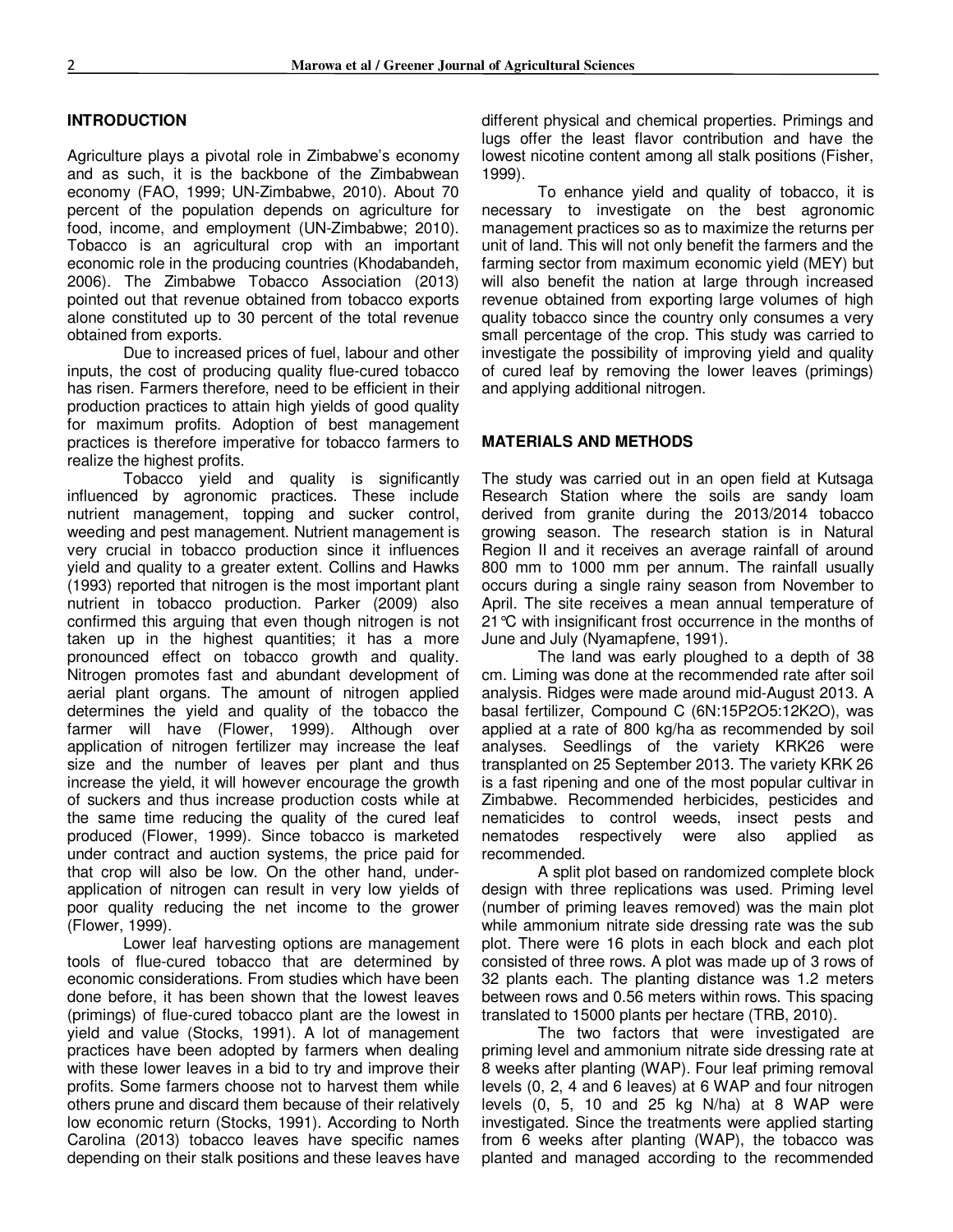management practices as highlighted in the TRB fluecured tobacco handbook (2010).

At 3 weeks after planting, the first AN side dressing was applied across all treatments at the normal recommended rate of 25 kg N/ha. At 6 weeks after planting, the priming leaves were removed according to treatment specifications. Ammonium nitrate side dressing treatments were applied soon after topping at 8 weeks after transplanting according to treatment specifications.

Harvesting and assessment was done in the middle row of each plot. 30 plants were used for this purpose. Leaf expansion and stalk height measurements were done in the field. Saleable yield (final mass after grading) and quality assessments (Grade index) were done after curing the harvested tobacco leaves. Income was also calculated using the average prices paid for each grade during the 2012/13 tobacco season. Basing on the income, gross margins were also calculated for selected treatments.

Grade index is the percentage of top grades (Khan *et al*., 2008). This index was calculated after curing. The criteria for selection or rejection are color, elasticity, moisture contents and proper ripeness.

The statistical package, Genstat Discovery 14th Edition was used to analyse the data. All data were subjected to an analysis of variance (ANOVA) and treatment means were separated using the Least Significance Difference (LSD) test at p<0.05.

#### **RESULTS**

#### **Effect of treatments on leaf expansion**

#### **Effect of leaf priming removal on leaf expansion**

As shown in Fig. 1, there were significant differences (p<0.05) among treatment means for leaf expansion of tobacco at 2, 5 and 7 weeks after topping (WAT). There was greater leaf expansion of the third leaf from the top in treatments where no leaves were removed compared to where 6 leaves were removed. However, no significant differences (p>0.05) were observed in mean comparisons, in treatments where 2, 4 and 6 leaves were removed at 2, 5 and 7 WAT.



**Fig. 1: Effect of leaf priming removal level on leaf expansions at 2, 5 and 7 WAT** 

#### **Effect of supplementary nitrogen on leaf expansion**

Different nitrogen rates resulted in significantly different (p<0.05) mean leaf expansion measurements. Plots which received 0 kg N/ha had significantly lower leaf

geometric mean  $(LSD = 2.34)$  compared to the treatments that received 5 and 25 kg N/ha at 2 WAT and those that received 10 and 25 kg N/ha at 5 WAT and all other rates at 7 WAT.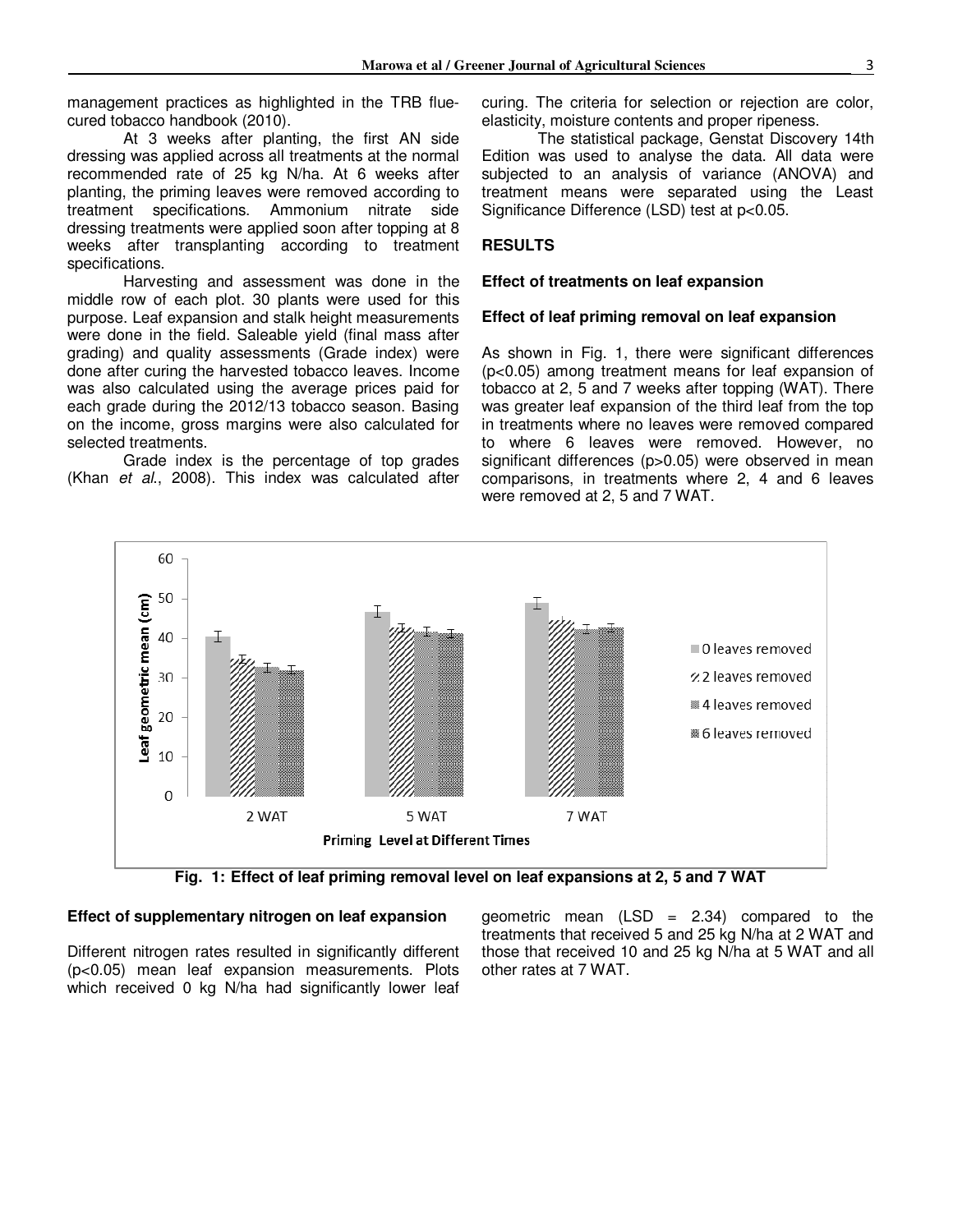

**Fig. 2. Effect of nitrogen rate on leaf expansions at 2, 5 and 7 WAT** 

#### **Effect of priming level and supplementary nitrogen on leaf expansion**

There was no significant interaction (p>0.05) among treatment means for leaf expansion at 2, 5 and 7 WAT, although plots which received a combination of priming level 1 and 25 kg N/ha recorded the highest mean leaf expansion at 2 WAT. At 5 WAT, plots which had no lower leaves removed but received a supplementary fertilizer of 25 kg N/ha recorded the greatest leaf expansion measurement (48.61 cm) which was significantly different (LSD=4.27) from most of observations in plots where at least 2 lower leaves were removed. Plots which had 0 leaves removed and received a supplementary fertilizer of 5 kg N/ha recorded the highest mean leaf expansion at 7 WAT. This was significantly different (LSD=4.34) from most of the measurements which were recorded in the plots where lower leaves were removed.

#### **Effect of treatments on saleable yield**

#### **Effect of leaf priming removal on saleable yield**

The removal of priming leaves resulted in significantly different (p<0.05) mean saleable yield for the first reaping (Table 1). Removal of 4 leaves resulted in the least mean saleable yield for the first reaping group.

#### **Effect of nitrogen on saleable yield**

The results indicate that nitrogen rate had no significant differences (p>0.05) on the mean saleable yield for the first reaping group.

#### **Effect of leaf priming removal level and supplementary nitrogen rate on saleable yield**

The removal of 6 leaves combined with 25 kg N/ha resulted in the least saleable yield (Table 2) for the first reaping group which was significantly different (LSD=72.10) from that obtained after neither removing any leaves nor adding any extra nitrogen (Table 2). Removal of 2 leaves together with the addition of 10 kg N/ha resulted in the greatest quantity of saleable yield for the first reaping group which was significantly different (LSD=151) from the control (Table 2).

There were no significant differences (p>0.05) resulting from the interaction between priming level and supplementary nitrogen rate on all reaping groups on saleable yield (Table 3). The removal of 2 leaves together with the addition of 10 kg N/ha resulted in the greatest quantity of saleable yield for the first reaping group which was significantly different (LSD=151) from the plots which had a supplementary 10 kg N/ha but without any leaves removed, the control (Table 2). The removal of 2 leaves together with the addition of 10 kg N/ha however did not produce the highest saleable yield when all reaping groups were combined (Table 3). Table 3 also reveals that the same priming level combined with 25 kg N/ha produced the highest saleable yield (2218.67 kg/ha) when all reaping groups were combined. However, there was no significant difference (LSD=553) between this yield and that which was obtained when 10 kg N/ha was combined with the same priming level. When all reaping groups were put together, no significant differences (LSD=596.96) on mean saleable yield were observed for priming removal level x nitrogen rate except for treatments with no leaf priming removal combined with 25 kg N/ha which produced a yield of 1580 kg/ha (Table 3).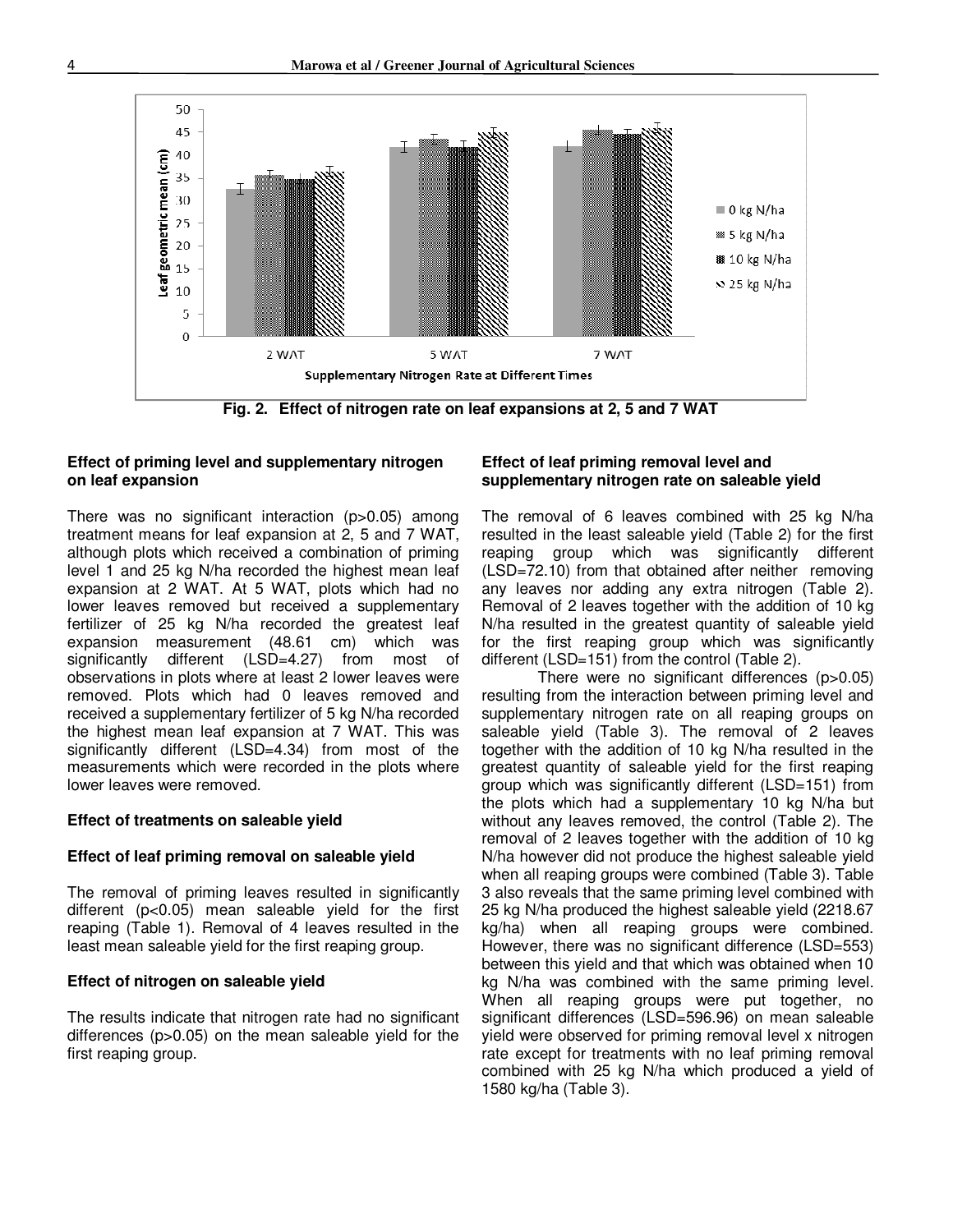|                                      | <b>Reaping Group</b>         |                                             |                    |                    |  |
|--------------------------------------|------------------------------|---------------------------------------------|--------------------|--------------------|--|
| <b>Priming Level</b>                 |                              | 2                                           | 3                  | All Groups         |  |
| 0 leaves removed<br>2 leaves removed | 224.33BC<br>$302.00^{\circ}$ | 349.50 <sup>A</sup><br>474.42 <sup>AB</sup> | 1185.42<br>1224.75 | 1759.25<br>2001.17 |  |
| 4 leaves removed                     | 156.17AB                     | 533.00 <sup>B</sup>                         | 1191.83            | 1881.00            |  |
| 6 leaves removed                     | 76.33 <sup>A</sup>           | 585.00 <sup>B</sup>                         | 1122.33            | 1783.67            |  |
| LSD <sub>0.05</sub>                  | 103.9                        | 163                                         | 352.3              | 426.2              |  |
| P value                              | $\star$                      | ns                                          | ns                 | ns                 |  |
| CV(%)                                | 27.4                         | 16.8                                        | 14.9               | 11.5               |  |

**Table 1: Effect of priming level on saleable yield (kg/ha).** 

\* denote significance at P < 0.05; ns denotes non-significance at P>0.05. Means not sharing a common letter in a column differ significantly at 0.05 probability level.

#### **Table 2: Mean saleable yield (kg/ha) for the first reaping group as affected by leaf priming removal level and nitrogen rate.**

| <b>Supplementary</b> | <b>Priming Level (Number of leaves removed)</b> |                    |                    |                     |  |
|----------------------|-------------------------------------------------|--------------------|--------------------|---------------------|--|
| <b>Nitrogen Rate</b> | 0                                               | 2                  | 4                  | 6                   |  |
|                      |                                                 |                    |                    |                     |  |
| 0 kg N/ha            | 255.67aA                                        | 207aA              | 127.67aA           | $124.0^{aA}$        |  |
| 5 kg N/ha            | 269.67 <sup>bA</sup>                            | 283bAB             | $166^{abA}$        | 48.33 <sup>aA</sup> |  |
| 10 kg N/ha           | 130.33 <sup>aA</sup>                            | 404bB              | 235aA              | $96.0^{aA}$         |  |
| 25 kg N/ha           | 241.67bcA                                       | $314^{\text{cAB}}$ | 96 <sup>abaA</sup> | 37.0 <sup>aA</sup>  |  |
| LSD <sub>1</sub>     | 151.60                                          |                    |                    |                     |  |
| LSD <sub>2</sub>     | 144.10                                          |                    |                    |                     |  |
| P value              | ns                                              |                    |                    |                     |  |
| CV(%)                | 27.40                                           |                    |                    |                     |  |

ns denotes non-significance at P>0.05. Means not sharing a common big letter in a column differ significantly at 0.05 probability level. Means not sharing a common small letter in a row are significantly different at 0.05 probability level. LSD1 is for separating means from different priming level while LSD2 is for separating means within the same priming level.

| <b>Supplementary</b> | <b>Priming Level (Number of leaves removed)</b> |         |         |         |  |
|----------------------|-------------------------------------------------|---------|---------|---------|--|
| <b>Nitrogen Rate</b> | 0                                               | 2       | 4       | 6       |  |
| 0 kg N/ha            | 1888                                            | 1853.00 | 1579.33 | 1829.67 |  |
| 5 kg N/ha            | 1715                                            | 2029.67 | 2059.67 | 1969.00 |  |
| 10 kg N/ha           | 1854                                            | 1903.33 | 2207.00 | 1669.33 |  |
| 25 kg N/ha           | 1580                                            | 2218.67 | 1678.00 | 1666.67 |  |
| LSD <sub>1</sub>     | 596                                             |         |         |         |  |
| LSD <sub>2</sub>     | 553                                             |         |         |         |  |
| P value              | ns                                              |         |         |         |  |
| CV(%)                | 17.7                                            |         |         |         |  |

#### **Table 3: Mean saleable yield (kg/ha) for all reaping groups as affected by leaf priming removal level and nitrogen rate.**

ns denotes non-significance at P>0.05. LSD1 is for separating means from different priming level while LSD2 is for separating means within the same priming level.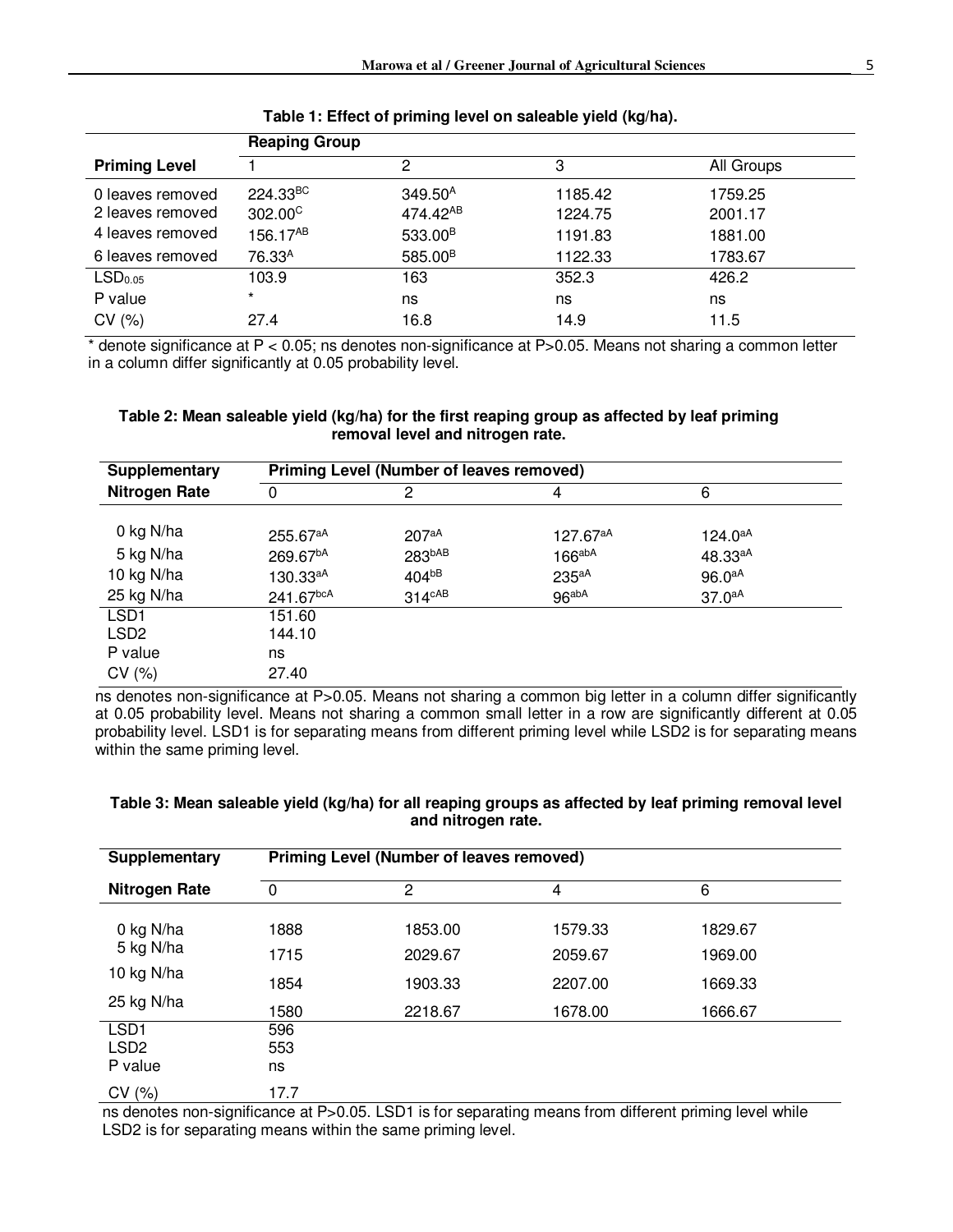#### **Effect of treatments on Grade Index**

#### **Effect of leaf priming removal level on Grade Index**

Different levels of leaf removal significantly (p<0.05) affected grade index (Table 4). The highest grade index was obtained by removing 4 leaves for all reaping groups combined. Although there were no significant differences (LSD=7.55) on grade index values among plots which had 2, 4 and 6 leaves removed for reaping group 1, the control was however significantly different (LSD=7.55) from all the other treatments (Table 4).

The results showed that supplementary nitrogen rate significantly (p<0.05) influenced the grade index for the third reaping group as well as the grade index of the combined reaping groups (Table 5). However, there were no significant differences (p<0.05) on grade index values for the first and second reaping groups (Table 5).

#### **Effect of nitrogen rate on Grade Index**

|                     |                      |       | All Groups         |  |  |
|---------------------|----------------------|-------|--------------------|--|--|
|                     |                      |       |                    |  |  |
| 40.04 <sup>A</sup>  | 62.96                | 51.69 | $52.90^{A}$        |  |  |
| 47.44 <sup>AB</sup> | 66.48                | 52.55 | $55.43^{AB}$       |  |  |
| $50.35^{B}$         | 66.39                | 54.70 | 57.86 <sup>B</sup> |  |  |
| 52.06 <sup>B</sup>  | 64.11                | 53.91 | $57.18^{B}$        |  |  |
|                     |                      |       |                    |  |  |
| 7.55                | 5.43                 | 3,50  | 2.54               |  |  |
| $\star$             | Ns                   | ns    | $\star$            |  |  |
| 8.0                 | 4.2                  | 3.3   | 2.3                |  |  |
|                     | <b>Reaping Group</b> | 2     | 3                  |  |  |

#### **Table 4: Effect of priming level on grade index**

\* denote significance at P < 0.05; ns denotes non-significance at P>0.05. Means not sharing a common letter in a column differ significantly at 0.05 probability level.

|  | Table 5: Effect of nitrogen rate on grade index |  |
|--|-------------------------------------------------|--|
|  |                                                 |  |

| <b>Supplementary</b> | <b>Reaping Group</b> |       |                    |                    |  |
|----------------------|----------------------|-------|--------------------|--------------------|--|
| <b>Nitrogen Rate</b> |                      | 2     | 3                  | All Groups         |  |
|                      |                      |       |                    |                    |  |
| 0 kg N/ha            | 47.26                | 65.83 | $56.91^{B}$        | 58.70 <sup>B</sup> |  |
| 5 kg N/ha            | 46.22                | 67.49 | 51.93 <sup>A</sup> | $55.35^{A}$        |  |
| 10 kg N/ha           | 48.24                | 62.81 | $50.58^{A}$        | 53.99 <sup>A</sup> |  |
| 25 kg N/ha           | 48.17                | 63.82 | $53.42^A$          | $55.32^{A}$        |  |
|                      |                      |       |                    |                    |  |
| LSD <sub>0.05</sub>  | 5.73                 | 4.22  | 3.25               | 2.25               |  |
| P value              | ns                   | ns    | $\star$            | $\star$            |  |
| CV(%)                | 14.3                 | 7.7   | 7.3                | 4.8                |  |

\* denote significance at P < 0.05; ns denotes non-significance at P>0.05. Means not sharing a common letter in a column differ significantly at 0.05 probability level.

#### **Effect of priming level x nitrogen rate on Grade Index**

The effects of priming level x supplementary nitrogen rate on grade index of different reaping groups are shown in Table 6, Table 7, Table 8 and Table 9 below.

Significant difference (p<0.05) were observed on grade index of the tobacco due to the different levels of leaf removal and nitrogen rate. However, for the first reaping group, the highest grade index value was obtained when 6 leaves were removed without an addition of an extra fertilizer (Table 6).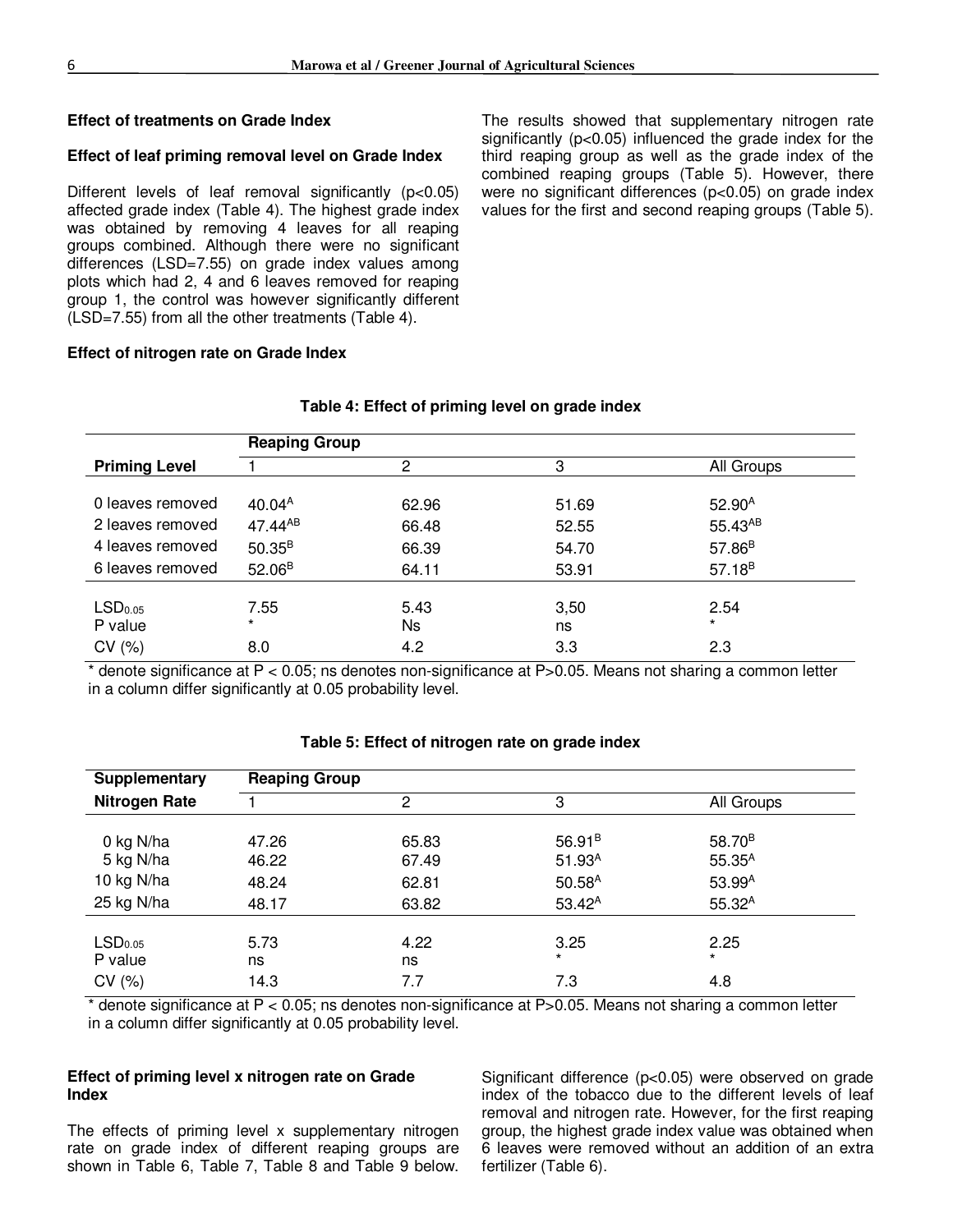The removal of 2 leaves combined with the addition of 5 kg N/ha and removal of 2 leaves without the addition of an extra fertilizer resulted in the highest grade index values for the second and third reaping groups respectively (Table 7 and Table 8).

The removal of 2 lower leaves combined with the addition of 10 kg N/ha produced the least grade index (42.67) for the third reaping group (Table 8) which was significantly different (LSD=6.51) from the 64.71 which was obtained when a similar number of lower leaves was removed but without the addition of nitrogen (Table 8).

When yield from all reaping groups was combined, the highest grade index value was obtained from plots that had 2 priming leaves removed without the addition of extra nitrogen (Table 9).

| Table 6: Mean values of grade index for the first reaping group as affected by leaf priming |
|---------------------------------------------------------------------------------------------|
| removal level and nitrogen rate.                                                            |

| <b>Supplementary</b><br><b>Nitrogen Rate</b> | Priming level (Number of leaves removed) |                      |                     |                     |  |
|----------------------------------------------|------------------------------------------|----------------------|---------------------|---------------------|--|
|                                              | $\Omega$                                 | 2                    | 4                   | 6                   |  |
| 0 kg N/ha                                    | $41.59^{aA}$                             | $41.28^{aA}$         | 48.38abA            | 57.77 <sup>bA</sup> |  |
| 5 kg N/ha                                    | $43.25^{aA}$                             | 45.75 <sup>aAB</sup> | 49.36 <sup>aA</sup> | $46.53^{aA}$        |  |
| 10 kg N/ha                                   | 37.38aA                                  | 54.64b <sup>AB</sup> | 50.01 <sup>bA</sup> | 50.92 <sup>bA</sup> |  |
| 25 kg N/ha                                   | 37.95aA                                  | 48.08 <sup>aB</sup>  | 53.65 <sup>bA</sup> | 53.01 <sup>bA</sup> |  |
| LSD <sub>1</sub>                             | 11.69                                    |                      |                     |                     |  |
| LSD <sub>2</sub>                             | 11.47                                    |                      |                     |                     |  |
| P value                                      | ns                                       |                      |                     |                     |  |
| CV(%)                                        | 7.3                                      |                      |                     |                     |  |

ns denotes non-significance at P>0.05. Means not sharing a common big letter in a column differ significantly at 0.05 probability level. Means not sharing a common small letter in a row are significantly different at 0.05 probability level. LSD1 is for separating means from different priming level while LSD2 is for separating means within the same priming level.

| <b>Supplementary</b>   | <b>Priming Level (Number of leaves removed)</b> |                     |                     |                     |  |
|------------------------|-------------------------------------------------|---------------------|---------------------|---------------------|--|
| Nitrogen Rate          | $\Omega$                                        | 2                   | $\overline{4}$      | 6                   |  |
| 0 kg N/ha<br>5 kg N/ha | 70.3aB                                          | 66.18 <sup>aA</sup> | 63.31 <sup>aA</sup> | 63.52 <sup>aA</sup> |  |
|                        | 65.38 <sup>aA</sup>                             | 70.33aA             | 69.41 <sup>aA</sup> | 64.83 <sup>aA</sup> |  |
| 10 kg N/ha             | 59.09 <sup>aA</sup>                             | 65.04 <sup>aA</sup> | 64.97 <sup>aA</sup> | $62.13^{aA}$        |  |
| 25 kg N/ha             | 57.06 <sup>aA</sup>                             | 64.39abA            | 67.86 <sup>bA</sup> | 65.96abA            |  |
| LSD <sub>1</sub>       | 8.56                                            |                     |                     |                     |  |
| LSD <sub>2</sub>       | 8.45                                            |                     |                     |                     |  |
|                        |                                                 |                     |                     |                     |  |
| P value                | ns                                              |                     |                     |                     |  |
| CV(%)                  | 7.7                                             |                     |                     |                     |  |

#### **Table 7: Mean values of grade index for the second reaping group as affected by leaf priming removal level and nitrogen rate.**

ns denotes non-significance at P>0.05. Means not sharing a common big letter in a column differ significantly at 0.05 probability level. Means not sharing a common small letter in a row are significantly different at 0.05 probability level. LSD1 is for separating means from different priming level while LSD2 is for separating means within the same priming level.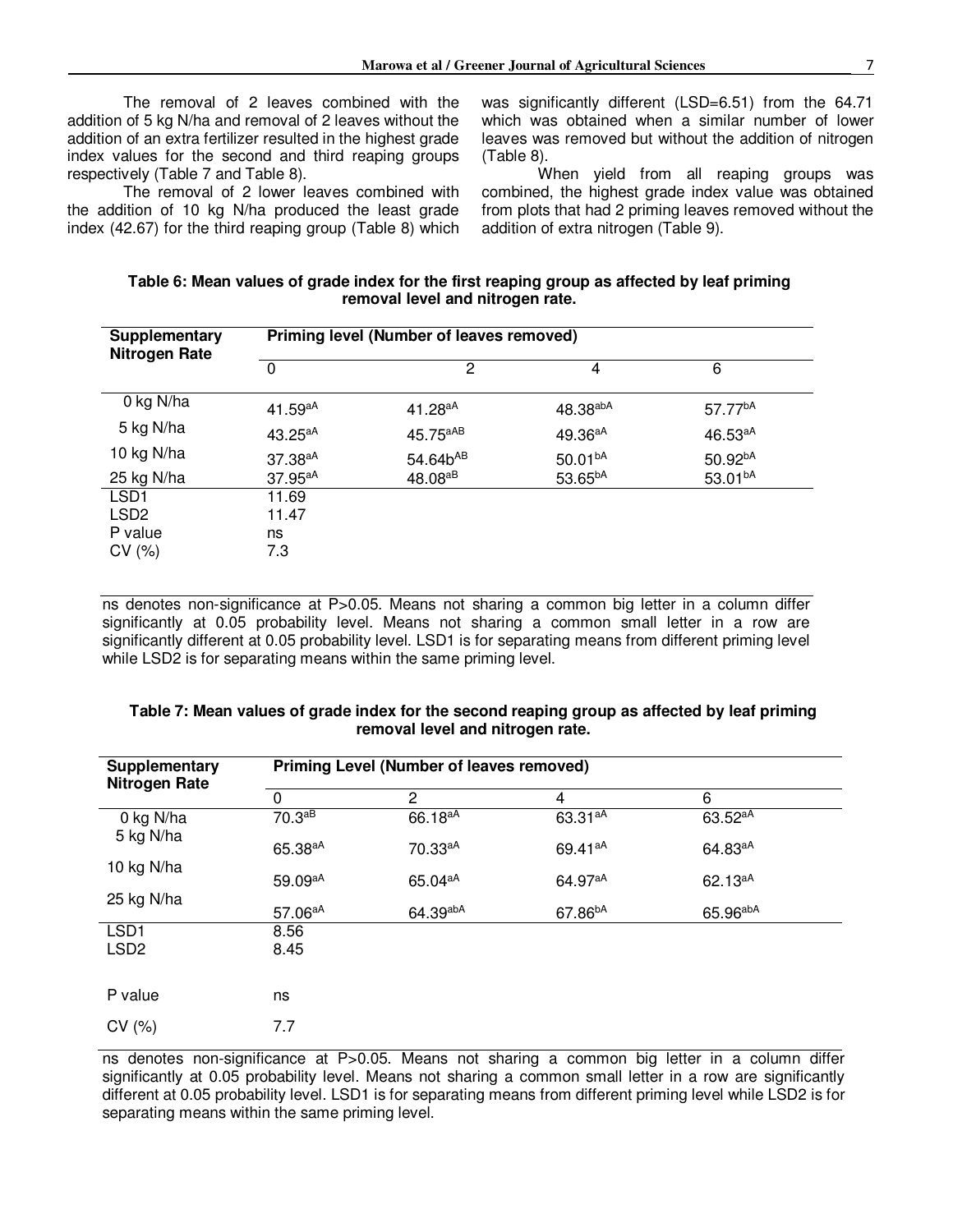| <b>Supplementary</b><br><b>Nitrogen Rate</b> | <b>Priming Level (Number of leaves removed)</b> |                     |                     |                     |  |
|----------------------------------------------|-------------------------------------------------|---------------------|---------------------|---------------------|--|
|                                              | $\Omega$                                        | 2                   | 4                   | 6                   |  |
| 0 kg N/ha                                    | 50.93aA                                         | 64.71 <sup>bC</sup> | 54.94 <sup>aA</sup> | 57.05 <sup>aA</sup> |  |
| 5 kg N/ha                                    | $51.31^{aA}$                                    | $51.37^{aB}$        | 53.43 <sup>aA</sup> | $51.61^{aA}$        |  |
| 10 kg N/ha<br>25 kg N/ha                     | 53.64 <sup>bA</sup>                             | 42.67 <sup>aA</sup> | 54.47 <sup>bA</sup> | $51.54^{bA}$        |  |
|                                              | $50.86^{aA}$                                    | 51.44 <sup>aB</sup> | 55.95 <sup>aA</sup> | 55.42 <sup>aA</sup> |  |
| LSD <sub>1</sub><br>LSD <sub>2</sub>         | 6.30<br>6.51                                    |                     |                     |                     |  |
| P value                                      | ns                                              |                     |                     |                     |  |
| CV(%)                                        | 7.7                                             |                     |                     |                     |  |

| Table 8 | Mean values of grade index for the third reaping group as affected by leaf priming |
|---------|------------------------------------------------------------------------------------|
|         | removal level and nitrogen rate.                                                   |

ns denotes non-significance at P>0.05. Means not sharing a common big letter in a column differ significantly at 0.05 probability level. Means not sharing a common small letter in a row are significantly different at 0.05 probability level. LSD1 is for separating means from different priming level while LSD2 is for separating means within the same priming level.

| Supplementary                        | <b>Priming Level (Number of leaves removed)</b> |                     |                     |                      |  |
|--------------------------------------|-------------------------------------------------|---------------------|---------------------|----------------------|--|
| <b>Nitrogen Rate</b>                 | $\Omega$                                        | 2                   | 4                   | 6                    |  |
| 0 kg N/ha                            | 54.09aA                                         | 62.61 <sup>bB</sup> | 58.34abA            | 59.76abB             |  |
| 5 kg N/ha                            | 53.58 <sup>aA</sup>                             | 54.39abA            | 58.03bA             | 55.39abAB            |  |
| 10 kg N/ha                           | 54.06abA                                        | 50.65aA             | 56.51 <sup>bA</sup> | 54.74abA             |  |
| 25 kg N/ha                           | 49.87 <sup>aA</sup>                             | 54.05 <sup>bA</sup> | 58.54 <sup>cA</sup> | 58.83 <sup>cAB</sup> |  |
| LSD <sub>1</sub><br>LSD <sub>2</sub> | 4.41                                            |                     |                     |                      |  |
|                                      | 4.51                                            |                     |                     |                      |  |
| P value<br>CV(%)                     | 0.018<br>7.7                                    |                     |                     |                      |  |

#### **Table 9: Mean values of grade index for all reaping groups as affected by leaf priming removal level and nitrogen rate.**

Means not sharing a common big letter in a column differ significantly at 0.05 probability level. Means not sharing a common small letter in a row are significantly different at 0.05 probability level. LSD1 is for separating means from different priming level while LSD2 is for separating means within the same priming level.

#### **Effect of treatments on Gross margins**

Gross margin for each grade was calculated as mean revenues less the variable costs using the following formula;

 $GM = GI - TVC$ Where GM = Gross margin,  $Gl = Gross$  income TVC = Total variable Cost

#### **Effect of leaf priming level on Income**

Based on the average prices paid for each grade index during the 2012/13 tobacco season, the results showed that the highest mean income for the first reaping group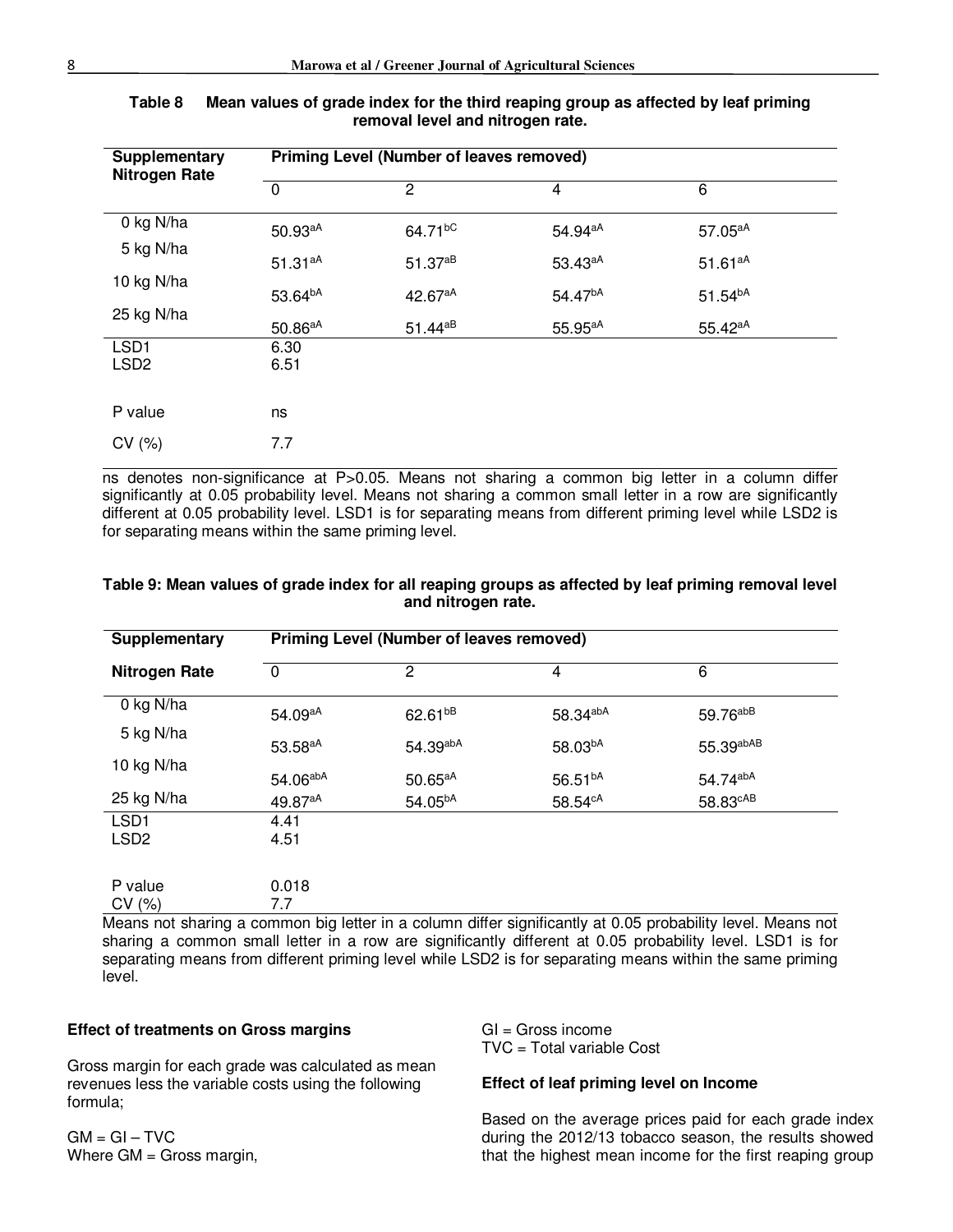(US\$ 928.64) was obtained by removing 2 priming leaves while the lowest was obtained when 6 leaves were removed (Table 10).

#### **Effect of nitrogen rate on Income**

It is clear from Table 4.5.2 that when considering the income obtained from the combined reaping groups, plots which received the highest nitrogen rate obtained the least income (Table 11).

#### **Effect of priming level x nitrogen rate on Income**

Based on the average prices paid for each grade index in the 2012/13 tobacco season, the treatments fetched different amount of income. For the first reaping group, removal of 2 priming leaves plus 10 kg N/ha received the highest monetary value (US\$ 1399.69) which was also high than that obtained from the control (Table 12).

Comparison of grand mean income per hectare showed that removal of 4 leaves plus 10 kg N/ha had the highest income (US\$ 8004.94) while the lowest income (US\$ 5068.76) was obtained from the plots where priming leaves were not removed but an additional 25 kg N/ha was added (Table 13). The income that was received when excessive amounts of fertilizer was applied was lower than that obtained at moderate rates at all priming levels except when 2 leaves were removed.

Gross margin of the extended project (Table 14) shows that the removal of 4 leaves plus an addition of an extra 10 kg N/ha resulted in the best income (US \$ 7874.66). It yielded 21.21 % income increase above the control which is a substantial amount to the farmer. A 15.73 % and 5.10 % income increase above the control was also observed in treatments where 2 leaves plus an additional 25 kg N/ha were removed and 6 leaves plus an additional 5 kg N/ha respectively (Table 14).

#### **Table 10: Effect of priming level on income (US \$)**

|                      | <b>Reaping Group</b> |         |         |            |  |
|----------------------|----------------------|---------|---------|------------|--|
| <b>Priming Level</b> |                      |         |         | All Groups |  |
|                      |                      |         |         |            |  |
| 0 leaves removed     | 610.24               | 1452.97 | 3924.83 | 5988.04    |  |
| 2 leaves removed     | 928.64               | 1982.15 | 4140.86 | 7051.65    |  |
| 4 leaves removed     | 516.66               | 2263.79 | 4096.07 | 6876.51    |  |
| 6 leaves removed     | 259.51               | 2374.23 | 3889.61 | 6523.35    |  |

#### **Table 11: Effect of nitrogen rate on income (US \$/ha)**

| Supplementary        | <b>Reaping Group</b> |         |         |            |  |
|----------------------|----------------------|---------|---------|------------|--|
| <b>Nitrogen Rate</b> |                      | ົ       | 3       | All Groups |  |
|                      |                      |         |         |            |  |
| 0 kg N/ha            | 556.73               | 2308.52 | 3790.31 | 6655.56    |  |
| 5 kg N/ha            | 539.68               | 2376.55 | 3874.55 | 6790.79    |  |
| 10 kg N/ha           | 723.31               | 1898.40 | 4049.62 | 6671.32    |  |
| 25 kg N/ha           | 495.32               | 1489.66 | 4336.90 | 6321.88    |  |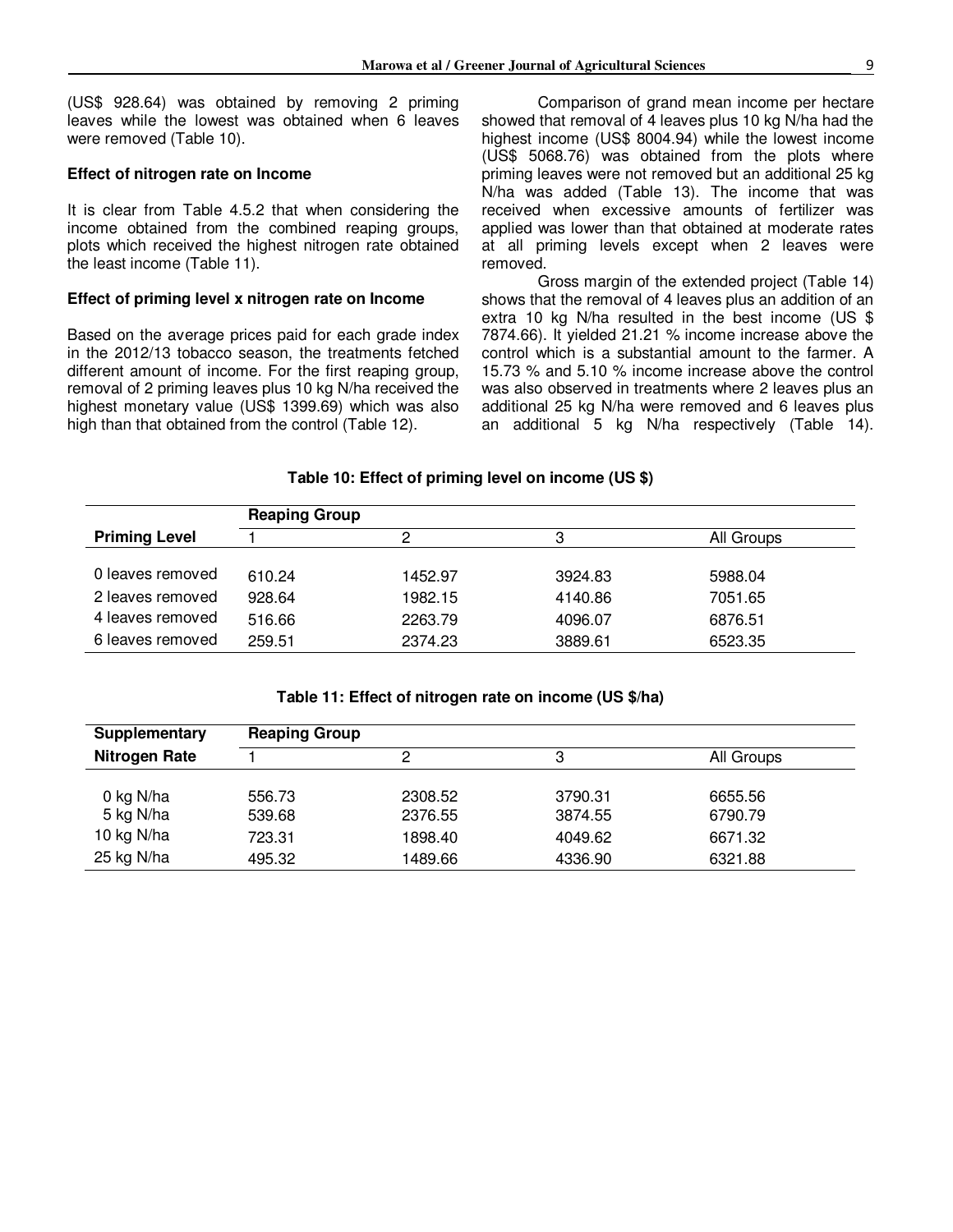| Supplementary<br><b>Nitrogen Rate</b> |          | <b>Priming Level (Number of leaves removed)</b> |        |        |  |
|---------------------------------------|----------|-------------------------------------------------|--------|--------|--|
|                                       | $\Omega$ | 2                                               |        | 6      |  |
| 0 kg N/ha                             | 752.78   | 571.58                                          | 413.51 | 489.05 |  |
| 5 kg N/ha                             | 730.79   | 795.23                                          | 492.50 | 140.21 |  |
| 10 kg N/ha                            | 360.46   | 1399.69                                         | 847.01 | 286.06 |  |
| 25 kg N/ha                            | 596.92   | 948.06                                          | 313.61 | 122.71 |  |

#### **Table 12: Effect of priming level x nitrogen rate on income (US \$/ha) of the first reaping group**

#### **Table 13: Effect of priming level x nitrogen rate on income (US \$/ha) of all reaping groups**

| Supplementary<br><b>Nitrogen Rate</b> | <b>Priming Level (Number of leaves removed)</b> |         |         |         |  |
|---------------------------------------|-------------------------------------------------|---------|---------|---------|--|
|                                       | 0                                               | 2       | 4       | 6       |  |
| 0 kg N/ha                             | 6550.19                                         | 7406.30 | 5903.42 | 6762.32 |  |
| 5 kg N/ha                             | 5794.41                                         | 6951.18 | 7469.51 | 6948.04 |  |
| 10 kg N/ha                            | 6538.80                                         | 6169.74 | 8004.94 | 5971.8  |  |
| 25 kg N/ha                            | 5068.76                                         | 7679.38 | 6128.18 | 6411.22 |  |

#### **Table 14: Gross Margin of the expanded project**

| <b>Treatment combination</b>                                                       | Control<br>(P1xF3) | $P2 \times F4$ | <b>P3 x F3</b> | <b>P4 x F2</b> |  |  |
|------------------------------------------------------------------------------------|--------------------|----------------|----------------|----------------|--|--|
| Average yield (kg/ha)                                                              | 1854.00            | 2218.67        | 2207.00        | 1969.00        |  |  |
| Gross income basing on quality (US \$/ha)                                          | 6538.80            | 7679.38        | 8004.94        | 6948.04        |  |  |
| Variable cost for priming removal and additional fertilizer                        |                    |                |                |                |  |  |
| Cost of removing priming leaves                                                    | 0.00               | 88.00          | 88.00          | 88.00          |  |  |
| Cost of supplementary nitrogen                                                     | 20.28              | 50.72          | 20.28          | 10.14          |  |  |
| Cost of applying supplementary nitrogen                                            | 22.00              | 22.00          | 22.00          | 22.00          |  |  |
| Total variable costs of the expanded project                                       | 42.28              | 160.72         | 130.28         | 120.14         |  |  |
| Gross Margins for the expanded project                                             | 6496.52            | 7518.66        | 7874.66        | 6824.90        |  |  |
| Additional gross margin above the control<br>associated with treatments (US \$/ha) |                    | 1022.14        | 1378.14        | 331.38         |  |  |

NB\* All figures except for yield figures are in US dollars.

#### **DISCUSSION**

#### **Mean Leaf expansion**

Leaf size is very important to cigarette manufacturers because it affects the lamina to stem ratio. A high ratio of lamina to stem is desirable in manufacturing cigarettes (Edwards, 2005). In this experiment, plots in which the lower leaves were removed recorded the least leaf expansion measurements (Fig. 1). This difference can be attributed to differences in times of topping of the

treatments. The more the number of leaves removed, the smaller was the mean leaf expansion measurement at 2, 5 and 7 WAT. In plots where no lower leaves were removed, topping was done

earlier than in the other plots where pruning of priming leaves was done. After pruning of the primings, there was need to wait for the plants to have eighteen leaves before topping could be done. Therefore, those which did not have any leaves removed were topped first followed by those with only two leaves removed then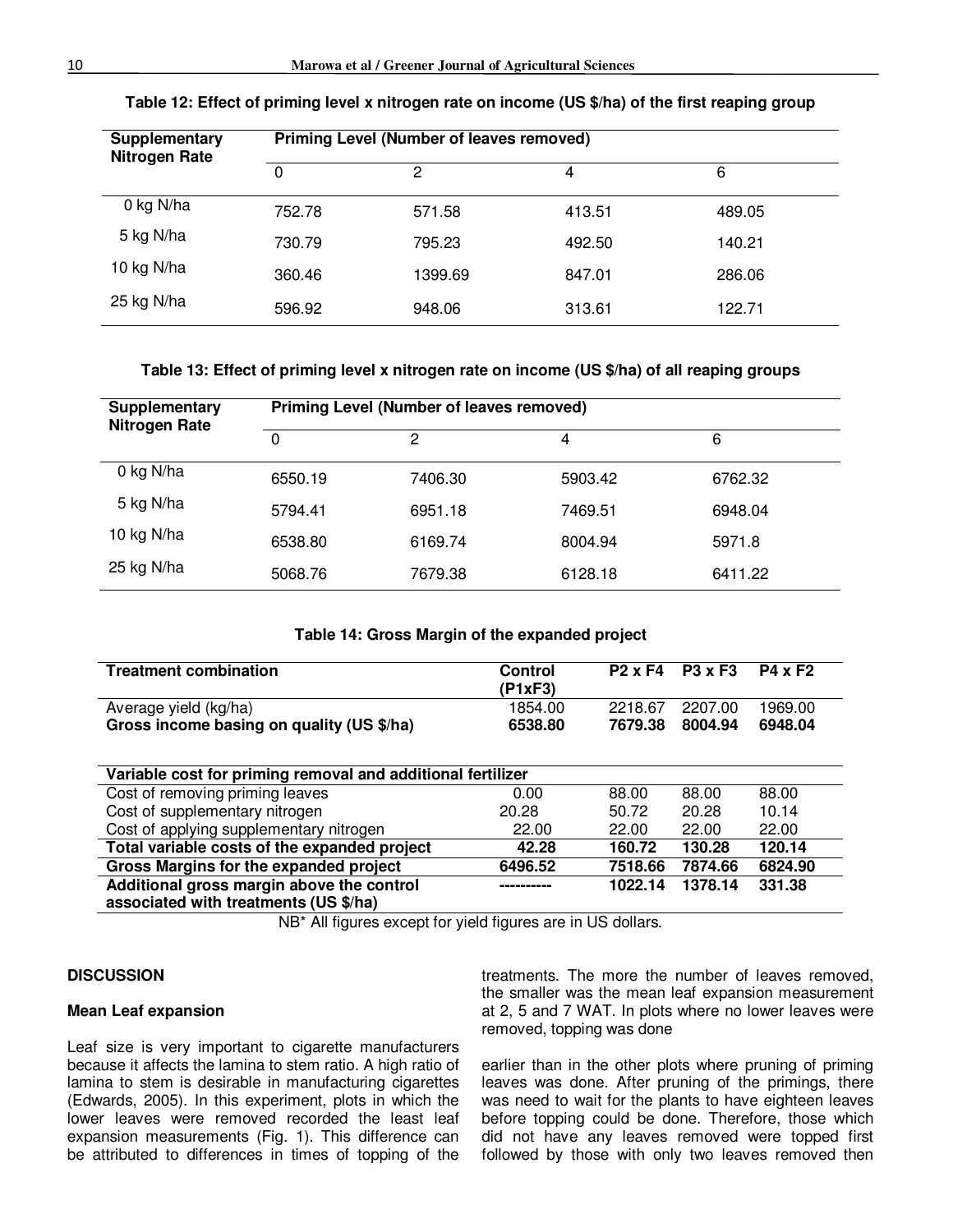those with four leaves removed and finally those with six leaves removed.

The plots that did not have any leaves removed recorded the largest leaf sizes as a result of early topping and thus the leaves started receiving more nutrients before the other treatments were topped. This is in line with the idea that topping affects the nutrient source-sink relationship of tobacco (Pandeya*et al.,* 2001; Wang *et al.,* 2012) and the suggestion that maximum leaf expansion is achieved after topping (Singh *et al.,*  2000; Hao and Chao Yang, 2001; Roton *et al*., 2005; Reed *et al*., 2012). Topping switches the plant from a reproductive phase to a vegetative phase (Pandeya *et al.,* 2001; Wang *et al.,* 2012) resulting in nutrients being channeled towards the development of leaves. Maximum leaf expansion is attained after topping and this results in an increase in leaf size and weight (Singh *et al.,* 2000; Hao and Chao Yang, 2001, Roton *et al*., 2005; Reed *et al*., 2012).

This difference in leaf sizes can also be as a result of the shape of the tobacco plant. The tobacco plant is conical in shape with a wider base and a narrow top as you approach the apical meristem (North Caroline, 2013). The uppermost leaves therefore have smaller surface area compared to the lower leaves. In this study the leaf area decreased with an increase in priming removal level. Addition of an extra N could not compensate for the leaf expansion. The differences in leaf expansion measurements can therefore be attributed to this conical shape of the tobacco plant since the treatments that were pruned resembled higher topping in the non-primed control.

Results from this study are in contrast with Edwards (2005) who pointed out that leaf size can be used as a good predictor of yield. He suggested that, the larger the leaf area and thickness, the higher the yield. In this study, the control plus an additional 25 kg N/ha produced the largest mean leaf expansion measurement at 7 WAT. However, after curing, this treatment had the least salable yield (Table 3). This is in agreement with findings by Peterson (1960) who also found that increased nitrogen rate increased leaf area and ratio of width to length of individual leaves while dry weight per unit area and thickness of the leaf was reduced. It is therefore clear that an excessive amount of nitrogen negatively affects the cured weight although they encourage leaf expansion. Collins and Hawks'(1993) also reported that an increase in the supply of nitrogen from deficient to excessive resulted in an increase in leaf size and decrease body (thickness), while inadequate amount produced smaller leaves of a lower-quality leaf.

#### **Saleable yield, Grade Index and Income**

Tso (1990) pointed out that tobacco yield and quality is influenced by many factors including fertilization. In this study the effect of removing priming leaves on yield and quality was studied together with the effect of adding additional nitrogen. The results from plots where four leaves were removed in this study were in conformity with the findings of Currin and Pitner (1980) who reported that pruning and discarding the lowest 4 leaves did not lower yields or affect the quality of the remaining leaves when compared to harvesting all leaves.

The results from this study were also in line with the report by Wolf and Gross (1937) who reported that an increase in topping height decreased leaf thickness and thus yield. Therefore when plants are topped high, there will be need for additional nitrogen to achieve the desirable leaf size. From this study, this is very clear in plots where 4 leaves were removed and thus topping was high. Removal of 4 leaves without adding an additional N resulted in a low salable yield (Table 3) which was lower than that of the control (P1 x F3) as well as that obtained from the same priming removal level plus an additional N. This is also in conformity with the report by Collins *et al.,* (1969) who also reported that at a higher topping height, yields were greater for the recommended rate of nitrogen plus 22 kg N/ha than where the recommended rate was applied.

Removal of 4 leaves plus excessive amounts of N (normal rate plus 25 kg/ha supplementary fertilizer) resulted in very large leaves but the saleable yield was lower than that from the control or other plots with the same priming removal level plus less addition N (Table 3) because excessive rates of N increases leaf area while leaf thickness is decreased and thus yield is reduced (Peterson, 1960).

While Edwards (2005) pointed out that compared to the control; removal of either 4 or 8 leaves did not affect grades or price per kilogram enough to compensate for the yield loss, the findings of this study indicates that removal of 4 leaves plus an addition of 10 kg N/ha was the best treatment as it resulted in a 21.21 % income increase above the control (Table 13). Also the removal of 6 leaves plus an addition of 5 kg N/ha generated a 5.10 % income increase above the control (Table 13). These differences in the results from these two studies can be attributed to the lack of additional nitrogen and not replacing the removed lower leaves with upper leaves by Edwards (2005). Court and Hendel (1989) also pointed out that lower leaf removal has a negative impact on yield when addition of upper leaves is not imposed.

In this study, when 4 leaves were removed (topping was therefore higher) and no additional N was added, the yield was lower than that of the control (Table 3). This is in line with Court and Hendel (1989) who also pointed out that lower leaf removal has a negative impact on yield when addition of upper leaves is not imposed.

It was also noted that the removal of 4 leaves plus an extra 10 kg N/ha above the recommended rate and the removal of 2 leaves plus an additional 25 kg N/ha on top of the recommended rate resulted in a substantial increase of the saleable yield for all reaping groups (Table 3). Although the yield increase was not significantly different (p>0.05), the removal of 4 leaves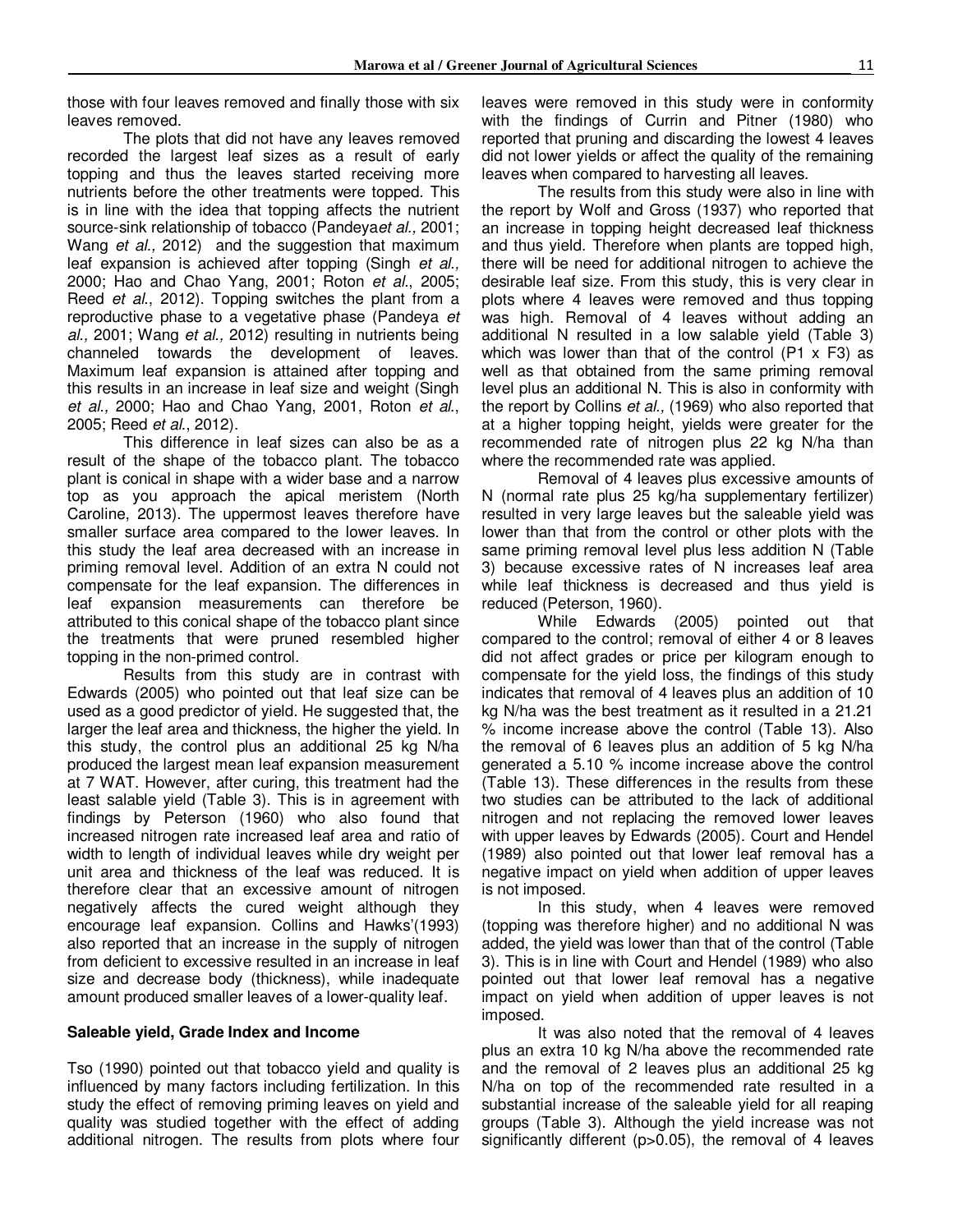plus an extra 10 kg N/ha above the recommended rate resulted in a 21.21 % income increase above that obtain from the control (Table 4.5.1). This is again in conformity with the findings by Wolf and Gross (1937) and Collins *et al.,* (1969) who concluded that at a higher topping height, yields were greater for the recommended rate of nitrogen plus 22 kg N/ha than where the recommended rate was applied.

Addition of 25 kg N/ha when only 2 leaves were removed produced the highest saleable yield (Table 3) and recorded 19.67 % yield increase above the control. Addition of 10kg N/ha when 4 leaves were removed resulted in 19.04 % yield increase above the control. The latter however had a better grade index value (Table 9) and thus it fetched a higher income than the former. Parker (2009) also suggested that, excessive nitrogen had a negative effect on tobacco quality because as total N in the plant increases above the amount required for maximum growth, quality of flue-cured tobacco tends to decrease. Other earlier studies also indicated that nitrogen fertilizer consumption increases crop production and nitrogen compounds. Using excessive amounts does have negative effect on yield and decreases the quality of flue-cured tobacco (Sazgar, 1991).

It was also noted in this study that the removal of priming leaves and addition of supplementary nitrogen resulted in lower yields of very high grades for the first reaping group. Although there were no significant differences among treatment means on salable yield, there were indeed some significant differences  $(p<0.05)$ on the grade index values. Stocks (1991) also pointed out that the lowest leaves on tobacco plants are the lowest in yield, quality and thus value. Thus a higher grade index for the primed treatments could be attributed to the removal of the poor quality lower leaves.

#### **Gross margin of the expanded project**

With reference to the gross margin of the expanded project (Table 14), it has been noted from the selected treatments that removal of 4 leaves plus the addition of an extra 10 kg N/ha resulted in the best income (US \$ 7874.66). It yielded a good 21.21 % income increase (US \$ 1378.14 per hectare) above the control which is a substantial amount to the farmer even though there were no significant yield differences. A 15.73 % and 5.10 % income increase above the control was also observed in treatments where 2 leaves plus an additional 25 kg N/ha were removed and 6 leaves plus an additional 5 kg N/ha respectively. This makes the removal of 4 lowest leaves plus the addition of a supplementary 10 kg N/ha the best treatment. Currin and Pitner (1980) argued that pruning and discarding the lowest 4 leaves did not lower yields or affect the quality of the remaining leaves when compared to harvesting all leaves.

Basing on the gross margin of the expanded project, it is therefore clear that the removal of the lowest 4 leaves plus an addition of an extra 10 kg N/ha does not lower yield or quality but brings with it income benefits to farmer instead.

Priming removal reduces operational costs. It will reduce labour requirements for reaping, curing and handling costs as well as storage and transport costs among other costs for the first reaping. It will also increase the farmer's returns per unit area since the harvested leaves will be of higher quality and weight and generally fetch good prices on the market.

#### **CONCLUSIONS**

Removal of priming leaves plus the addition of supplementary nitrogen did not increase leaf expansion. It did not lower yields but it improved the quality of the cured leaf and this resulted in better income basing on the gross margin of the expanded project.

Although no significant yield differences were noted, the removal of 4 priming leaves combined with the addition of an extra 10 kg N/ha on top of the recommended rate increased the saleable yield and grade despite the plants recording smaller leaf expansion measurements as compared to other treatments where priming leaves were not removed. The removal of 4 priming leaves combined with the addition of an extra 10 kg N/ha on top of the recommended rate resulted in a better income as a result of improved grades.

Although the addition of 25 kg N/ha to treatments where 2 leaves were removed produced the highest saleable yield, it did not fetch the best market price because of lower grade index value. The income obtained from that combination was lower than that obtained from treatments where 4 leaves were removed plus an addition of 10 kg N/ha.

Basing on the gross margin, it can therefore be concluded that the addition of 10 kg N/ha after the removal of 4 lowest leaves in KRK 26 tobacco variety produces a yield of higher grade index which will fetch a higher market value and thus increases income. This practice will also save on harvesting labour and cost for the first reaping. It also saves on barn space, energy needed for curing, grading labour and storage and transport cost for the first reaping group.

### **REFERENCES**

- Collins, W.K., Hawks, S.N. Jr., and Kittrell, B.U.1969. *Effects of plant spacing and height of topping at two nitrogen rates on some agronomic-economic characteristics on bright tobacco*.Tob. Sci. 13:150- 52.
- Collins, W. K. andHawks, S.N., Jr. 1993.*Principles of Flue-Cured Tobacco Production*.North Carolina State University, Raleigh, NC. pp. 23 - 98.
- Court, W.A. and Hendel, J.G. 1989. *Influence of removing lower leaves and topping height on agronomic and chemical characteristics of flue-cured tobacco*. Tob. Sci. 33:15-17.